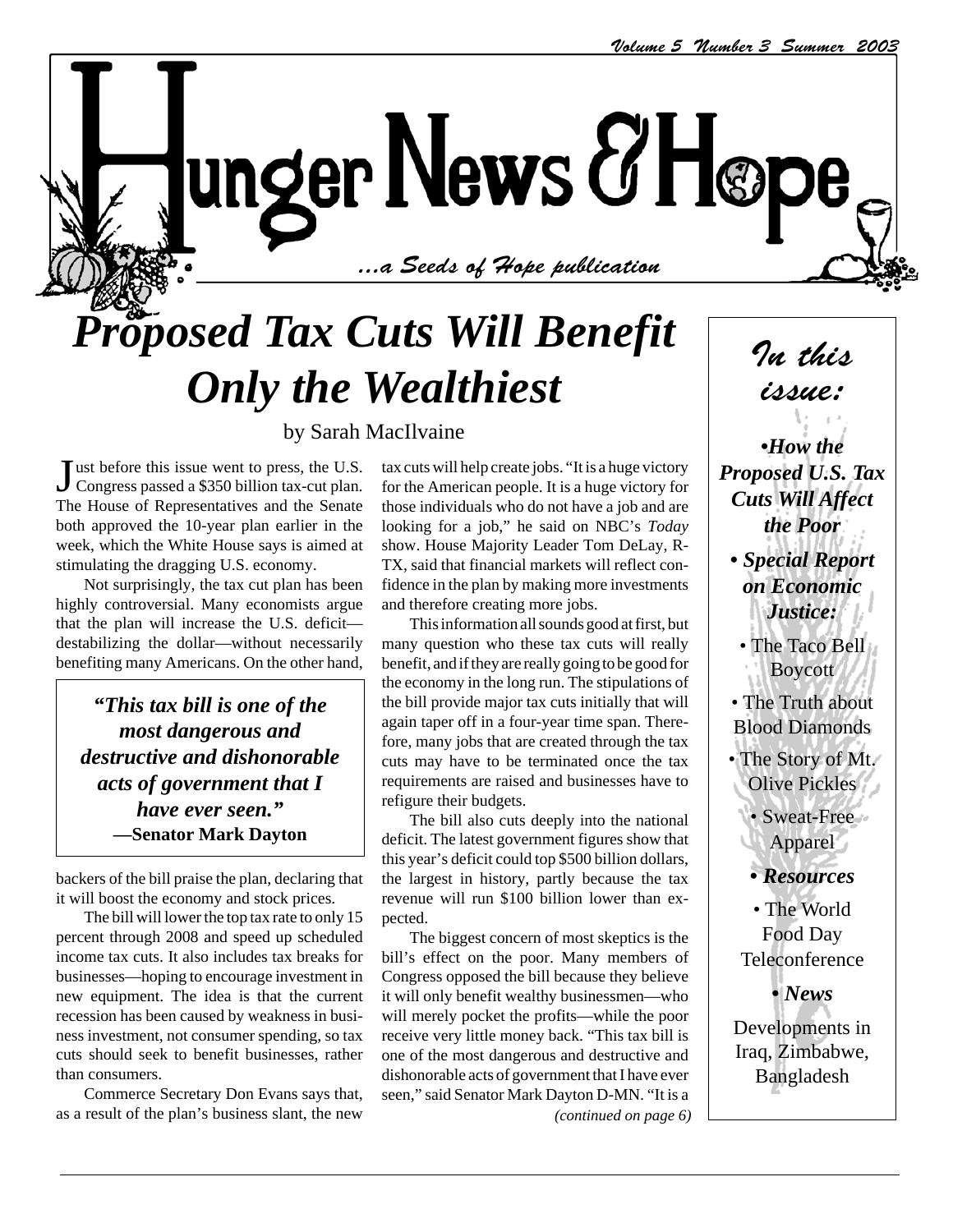

**The Taco Bell Boycott:**

*Using Our Consumer Power in the Struggle for Fair Food* by Noelle Damico

Would you be willing to pay a cent more a *chalupa* if doing so could help stop the exploitation of farm workers? Most fast food lovers are quick to say "yes" and are surprised to learn that the tomatoes on their Taco Bell tacos have been picked by exploited or enslaved workers. They are further alarmed to learn that the company has not only refused to pay a penny more a pound per tomato (which would immediately double the earnings of farm workers if it were passed along), but has refused to convene talks with its tomato suppliers.

In the 21st century, it is difficult to believe that slavery and exploitation still continue in the United States. But they do. The Coalition of Immokalee Workers (CIW), a community-based farm workers' group in southwest Florida, has helped the U.S. Justice Department prosecute five cases of debt-bondage slavery in the last five years. The Justice Department reports that 125 cases in human trafficking are currently under investigation. And these are the tip of the iceberg.

While estimates of the percentage of enslaved farm workers hover around 10 percent, those farm workers who are not enslaved are earning sub-poverty wages and living in dismal conditions.

Farm workers who pick tomatoes that go into Taco Bell products earn between 40 and 50 cents for each 32-pound bucket

Hunger News & Hope 2 Summer 2003

they pick and haul. At 40 cents, workers must pick two tons of tomatoes to earn \$50. According to the Department of Labor, farm workers earn around \$7500 a year and their average wage has not changed in more than twenty years. A University of Florida survey found that the average income for Immokalee farm workers was even lower; it was \$6,574 in 1998.

Florida**'**s tomato growers are multi-

state corporations with tens of thousands of acres up and down the east coast. Their owners have millions of dollars of assets. Further, they are insulated from public pressure because the companies are privately held and, for the most part, do not retail their produce directly to the consumer. There is virtually no "brand awareness" of the companies that grow Florida tomatoes outside

of the wholesale level of the produce industry.

There are five major growers ranging from Six L's Corporation— which pays the lowest rate at 40 cents per 32-pound bucket—to Gargiulio, which pays the highest rate at 50 cents. But even at 50 cents workers earn sub-poverty wages. Because farm workers are explicitly excluded from the National Labor Relations Act, growers are under no obligation to dialogue with

their workers and the workers have no recourse to adjudication by the National Labor Relations Board.

The CIW tried for more than six years to establish dialogue with the growers who employ them. They engaged in work stoppages, a 30-day hunger strike, and a 230-mile march. They contacted the Florida state government and even met with the governor with little result. One of the principle complaints of the tomato growers is that their margins were small and they could not afford to charge their clients more for the produce. So the farm workers turned to Taco Bell, a major purchaser and important client of southwest Florida tomatoes. The CIW asked Taco Bell to intervene and bring their tomato suppliers and workers together to the table for negotiations. After a year of silence from Taco Bell, the CIW called for a nationwide consumer boycott in February of 2001.

After pressure from faith communities, the media, and the general public, Taco Bell executives met with worker representatives in March of 2002. At that meeting Taco Bell representatives said

*We believe Christ calls us to accompany the farm workers who are made poor and vulnerable by the fast food and agricultural industries and to use our power to help bring all parties to the table to achieve resolution of these issues.*

> that they would not intervene in what they described as a private labor matter between one of their suppliers—Six L's Corporation— and their workers. Taco Bell and its parent company, YUM! Brands, have maintained this position.

> The General Assembly of the Presbyterian Church (USA) (PCUSA) and the General Synod of the United Church of Christ (UCC) have endorsed the consumer

*<sup>(</sup>continued on page 5)*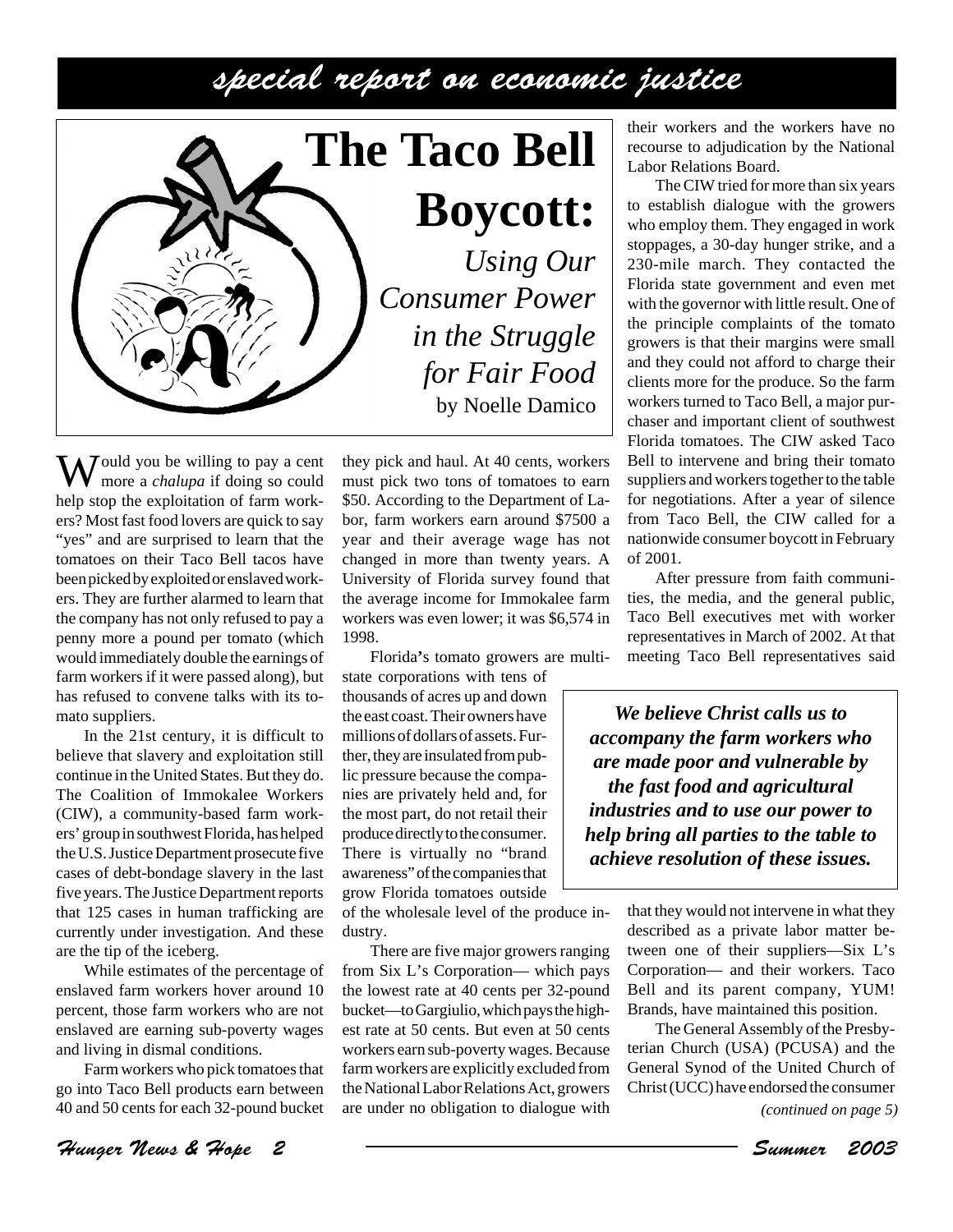# *Diamonds that Cost an Arm and a Leg*

Diamonds are a girl's best friend; or so we have heard from countless advertisements and films. Diamonds are the modern, Western symbol of love and commitment; seventy percent of all purchased diamonds are set in engagement rings and wedding bands. Unfortunately, few customers ever think twice about how their tokens of affection come to the jeweler in the first place. As a result, buyers risk innocently supporting rebel and terrorist groups who obtain the diamonds at a much higher cost than mere dollars.

The worldwide market for rough diamonds was worth \$7.8 billion last year. The majority of these diamonds come from African countries whose industries finance deadly conflicts in Angola, Sierra Leone, the Democratic Republic of Congo, and Liberia. These diamond-rich countries are being torn apart by armed groups fighting for control of the industry. Rebel armies finance their military activities with funds from diamond sales. These "conflict" or "blood" diamonds, as they are often called, make up somewhere between three and ten percent of the annual global diamond trade.

Rebel leader Foday Sankoh's Revolutionary United Front (RUF) has been funded by the blood diamonds of Sierra Leone since 1991. With diamond money, the RUF has been able to wage a full guerilla war against the elected government of Tejan Kabbah. The atrocities, however, are not only aimed at the government and its officials. In a "symbolic" attempt to prevent civilians from voting in the northeast of the country, the RUF began a cruel system of amputations, which increased when leaders realized that people without limbs could not gather crops to feed themselves—or the Sierra Leonian Army. This caused the civilians to be dependent on the RUF for food while cutting off the army's supplies. Starvation

#### *by Sarah MacIlvaine*

was then used as a tool to destabilize the country, giving an edge to the rebel group.

Similarly, rebel groups in politically unstable regions—people who have little to no interest in the global diamond market

and who are, for the most part, illiterate—are greatly rewarded by higher profile terrorist groups or countries willing to do anything to get their foot in the door of the industry. The "lower level" rebels procure weapons, training, and personnel, while "higher level" groups and/or countries get diamonds to sell and trade for information and more sophisticated weapons.

The Liberian government, for example, arms and trains RUF rebels and then sends them into Sierra Leone in exchange for its diamonds. Village children are kidnapped, armed, and forced to participate in atrocities. The scenario is much the same in countries like the Democratic Republic of Congo. Just a year after Laurent Kabila came to power in Congo, a new civil war broke out—funded mostly by diamond sales to Rwanda and Uganda. The rebels were seizing mines, forcing miners—often children—to work for inhumane hours with little to no pay and committing atrocities when miners didn't work fast enough.

In addition to these conflicts, reports of links between al-Qaeda and blood diamonds began coming in this spring.

Fortunately, human rights groups have been working to stop the sale of blood diamonds to jewelers in the West. An example is One Sky, a Canadian activist group, which has launched a campaign called *Blood Diamonds Are for Never*. One Sky does not advocate the boycott of diamonds because of the legitimate source of income diamonds can provide for many countries. However, they—along with other human rights groups—do believe that there are actions consumers and retailers can take to help end the trade of conflict diamonds.

*"It is conceivable that the diamond ring being enjoyed by a young woman in the richest part of the world could have resulted in the dismemberment of a young woman in Sierra Leone."* **—Salil Tripathi, Amnesty International**

> One possible answer is a certification system called the Kimberley Process. Several members of the diamond industry, a coalition of human rights groups, and more than 37 governments developed a system in which each diamond can be traced from the mine to the jeweler. The U.S. Congress—encouraged by the Campaign to Eliminate Conflict Diamonds, a coalition of more than 150 organizations—passed in April the Clean Diamond Trade Act, which will set in place an international system known as the Kimberley Process Certification Scheme. The law is designed to ensure that diamonds entering the U.S. are fairly mined and traded.

> Under the Kimberley Process, diamonds come with certificates that have an identification number that is also engraved onto the diamond microscopically with a laser. Some problems have arisen with certificates being forged; however, the process is making headway on a system that will provide tamper- and forgeryproof certificates.

> International sanctions have also been issued against countries that do not have proof of legitimate diamond mining. *(continued on page 5)*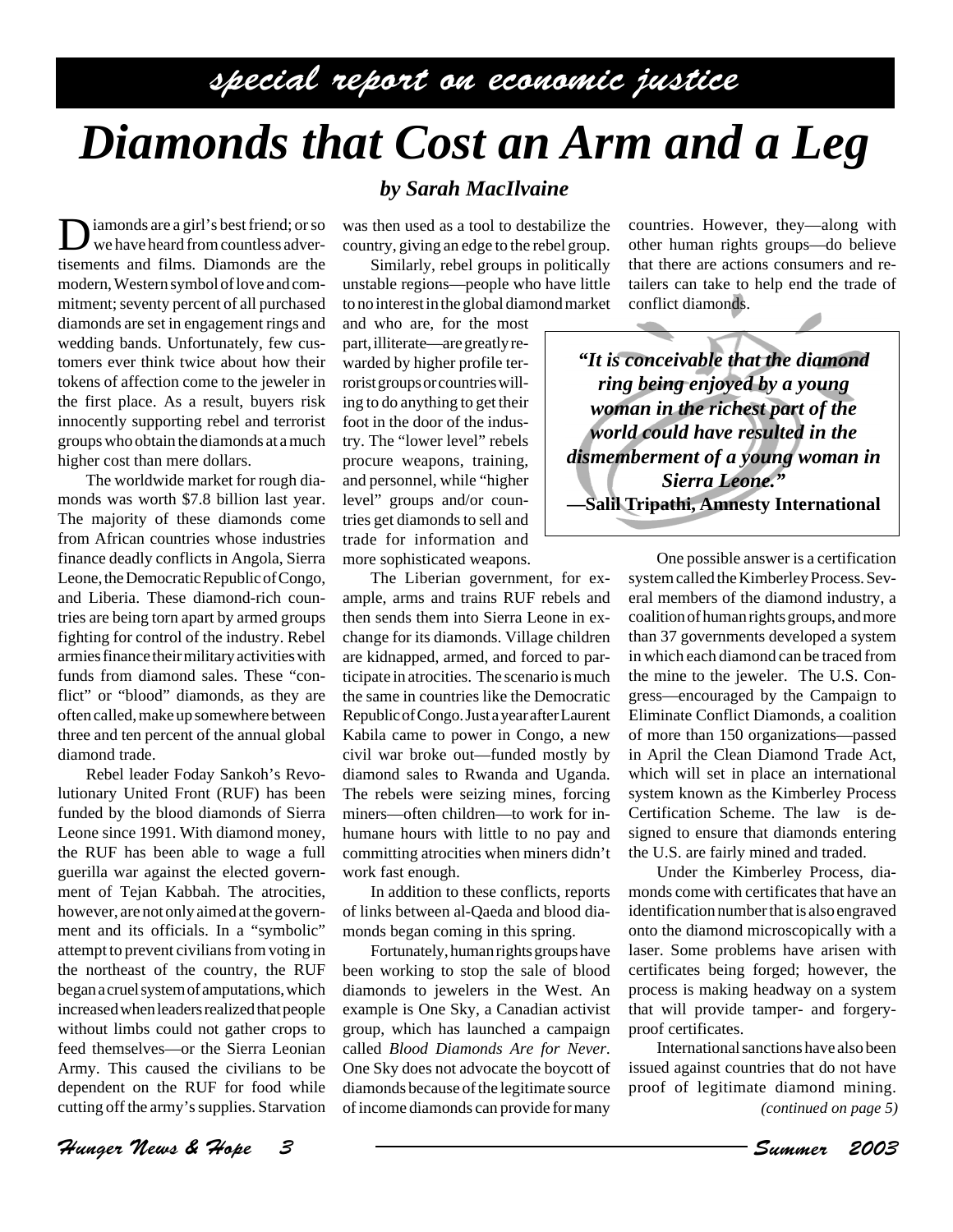## *Mt. Olive Finds Itself in a Pickle*

*by Crystal Carter*

TOLEDO, OHIO—The Mt. Olive company has found itself in a pickle. This spring more than 400 people—organized by the Farm Labor Organizing Committee (FLOC), students, and community members from Toledo—marched through town.

The rally marked the fourth year of a boycott of North Carolina's Mt. Olive Pickle Company. Local students from Toledo Christian School and Notre Dame Academy did not mince words. One student, Bryce Ell, said, "We think the only places inhuman acts can take place are in Third World countries, but this is happening here on our own soil."

The company is a "premier" pickle processor, but gives little attention to the immigrant workers who gather the million-dollar harvest for the company. A background paper from the FLOC web site enumerates the inhumane conditions Mt. Olive employees face. FLOC representatives say that, through fear of being deported or losing their jobs, immigrant

workers have learned not to complain. They continue to work in a deadly environment, receiving 65 cents per 33 buckets (averaging 6 buckets an hour.) Laborers may not have a toilet or a place to wash their hands, and they sleep together in rooms packed with other workers. Sickness seems unavoidable because they share "filthy" water buckets, and no medical treatments are provided.

FLOC, who fights for the rights of migrant farmworkers, says that the only way to solve this problem is with an agreement between the company, the farmers, and farmworkers to openly resolve problems and to ensure that workers receive just wages and humane working conditions. Baldemar Velasquez, FLOC's president, said that the boycott will end when laborers get the respect and dignity they deserve.

The rally recognized individual laborers who have suffered while working for Mt. Olive.

### *Get Your Church to Order No Sweat Apparel*

A nne O'Loughlin of No Sweat Apparel (NSA) recently wrote, "Whatever Fortunately, increasing numbers of church groups are going to NSA to buy T-shirts for summer camp, retreats, and mission trips.

Gary Cook of the Presbyterian Hunger Program (Presbyterian Church, USA) reported that Presbyterian youth across the country have embraced the concept of "sweat-free T's." (Many of them had the "sweat-free T" emblem printed on the sleeves of their shirts, along with their group's design.) LeDayne McLeese Polaski of the Baptist Peace Fellowship of North America, who ordered around one hundred shirts for the BPFNA summer conference, wrote that the folks at NSA were great to work with. "Their prices are competitive," Polaski wrote, "they are helpful and friendly, and you'll be supporting economic justice."

You can support the No Sweatshops movement by visiting the on-line catalogue at www.NoSweatApparel.com and/or by contacting them when you need to get shirts (or other items) printed for your church, school, team, etc. For more information, contact Anne O'Loughlin, Operations Manager, Bienestar Interna-

tional, Inc., Manufacturers of No Sweat© Apparel, 36 Border St., W. Newton, Massachusetts; anne@nosweatapparel.com.





Megan Marshall, FLOC press advisor, pointed out one man in particular, Raymundo Hernandez, who was remembered at the event. Hernandez was a Mexican farm worker who was found dead from pesticide poisoning or sunstroke. According to FLOC, his bones were "picked clean by animals and scattered," and his body was left in the local coroner's office until his co-workers heard of his death. Hernandez's death went unnoticed by anyone other than co-workers until FLOC raised the money to send his remains back to his family in Mexico.

Bernadina and Alfredo Hernandez, the widow and son of the victim, attended the rally. Afterwards, Toledo Christian High School students led a question-andanswer session with the Hernandezes. Students from 13 area schools, Toledo Mayor Jack Ford, Arturo Rodriguez (president of United Farm Workers), and Baldemar Velazquez took part in the day's activities.

The mayor encouraged the students, saying that they were participating on the "right side of justice." Rodriguez reminded the crowd that the U.S. was founded and built by immigrants. As the rally continued, the people shouted, "Don't spend a nickel on a Mt. Olive pickle."

*—Crystal Carter, a native of Waco, Texas, is a recent graduate of Baylor University in Professional Writing. For more information about the boycott, contact Megan Marshall, Farm Labor Organizing Committee, 1221 Broadway; Toledo, OH 43402; mmarsha@floc.com; or see the web site: www.floc.com*

Hunger News & Hope 4 Summer 2003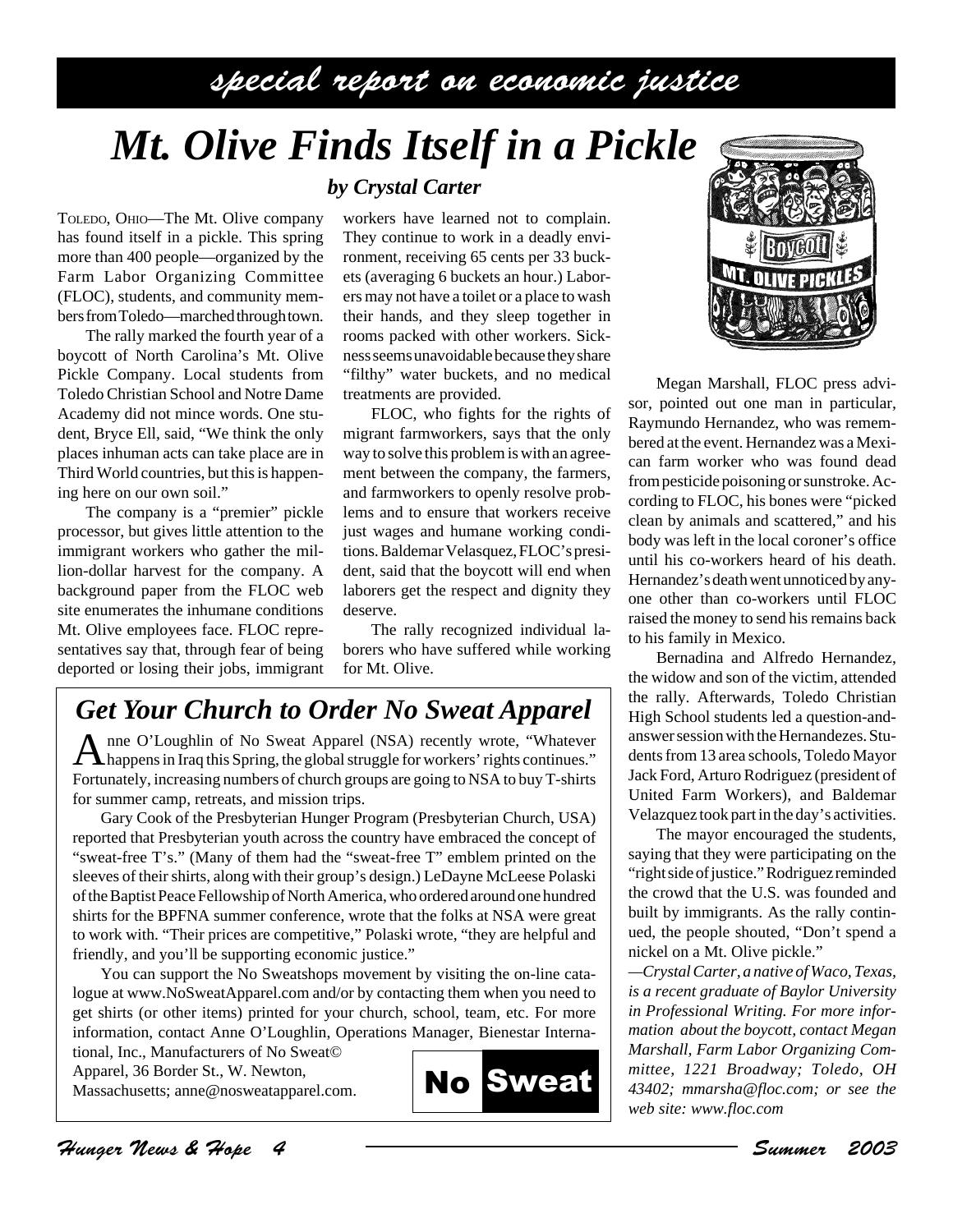## **Taco Bell Boycott**

#### *continued from page 2*

boycott of Taco Bell restaurants and products. These denominations have asked their approximately 4.5 million (combined) membership to boycott Taco Bell until the company convenes serious three-way negotiations between itself, its Florida tomato suppliers, and farm workers in regard to wages and working and living conditions.

Both the UCC and the PCUSA believe that Taco Bell has an ethical responsibility to intervene that is consistent with our churches' teaching and witness. In a 2002 letter to Taco Bell, Clifton Kirkpatrick, Stated Clerk of the PCUSA wrote, "Taco Bell is a major purchaser of southwest Florida tomatoes and benefits by being able to purchase these tomatoes cheaply on account of the poverty wages earned by farm workers. As such, we believe that Taco Bell has a clear moral responsibility to take leadership to assure just working conditions and compensation for the very persons who provide the products which are at the heart of your operation. Any corporation which benefits through the exploitation of others is gravely implicated in such exploitation and has a moral and ethical responsibility to end that exploitation."

Through this boycott, members of the PCUSA and the UCC are exerting consumer pressure to encourage Taco Bell, and

### **Blood Diamonds,**

*continued from page 3*

Liberian diamonds have been banned from the global market because of the country's involvement with surrounding rebel groups. The world's leading diamondmining company, De Beers, which accounts for almost seventy percent of diamond sales, banned all purchase of diamonds from Angola. The financial impact of the sanctions on these countries has forced them to come up with certification systems, forcing them to rely on the legitimate diamond market.

The global market, however, is far from being clean. There is currently little guarantee that any diamond purchased is conflict-free. Countries are still smuggling in thousands of diamonds from rebel-controlled mines, and some companies are still buying uncertified diamonds because they are much cheaper than certified diamonds. Consequently, unknowing consumers looking to buy the best diamond at

Hunger News & Hope 5 Summer 2003

the best price may be purchasing diamonds mined by severely abused people. "It is conceivable that the diamond ring being enjoyed by a young woman in the richest part of the world could have resulted in the dismemberment of a young woman in Sierra Leone," said Salil Tripathi, Amnesty International's eco-

nomic relations and human rights campaign coordinator.

Certified diamonds are available at many jewelers. Many offer both certified and uncertified gems. However , this is not usually advertised. Customers have to know about the problem and ask about certification. Others who are sensitive to this issue purchase diamonds from antique rings, which are

those with whom they subcontract, to better business and labor practices that we believe are more in line with God's vision for our world. We do not view our churches' role to be that of negotiator for Taco Bell, the growers, or the workers. Rather, as churches, we see our role as twofold. We believe Christ calls us to accompany the farm workers who are made poor and vulnerable by the fast food and agricultural industries and to use our power to help bring all parties to the table to achieve resolution of these issues.

—*The Rev. Noelle Damico is National Coordinator for the Taco Bell Boycott of the PCUSA. For more information and please visit www.pcusa.org/boycott. For an excellent article on slavery in Florida's tomato fields and the boycott of Taco Bell see the April 21&28, 2003 issue of* The New Yorker.

#### *What You Can Do:*

Instead of merely boycotting, consider writing to Mr. Emil Brolick, President of Taco Bell, at the address below and urging him to take responsibility for slavery and

exploitation in the fields where Taco Bell's tomatoes are picked.

Mr. Emil Brolick, President Taco Bell Corporation 17901 Von Karman Irvine, CA 92614



more likely to be "conflict-free" and not as expensive as new, certified diamonds.

Uncertified diamonds may be cheaper financially, but is the price really worth an innocent African's literal arm and leg? *—Sarah MacIlvaine, a native of Bartlesville, Oklahoma, is a Professional Writing student at Baylor University.*

#### *Sources:*

"Diamonds Are for Never: One Sky Campaign to End the Trade in Conflict Diamonds " (www.onesky.ca/ diamonds); British Broadcasting Company: *Blood Diamonds*, a BBC documentary (www.bbc.co.uk); Cable News Network: "Diamond Industry Reacts to Charges That It's Letting Trade in 'Blood Diamonds' Pay for African Wars," "Deal Cut on 'Blood Diamonds,'" "Diamond Industry Approves Ban on War-related Gems" (www.cnn.com); Amnesty International: "Did Someone Die for That Diamond?", "The Campaign to Eliminate Conflict Diamonds Welcomes Passage of Clean Diamond Trade Act" (www.amnestyusa.org)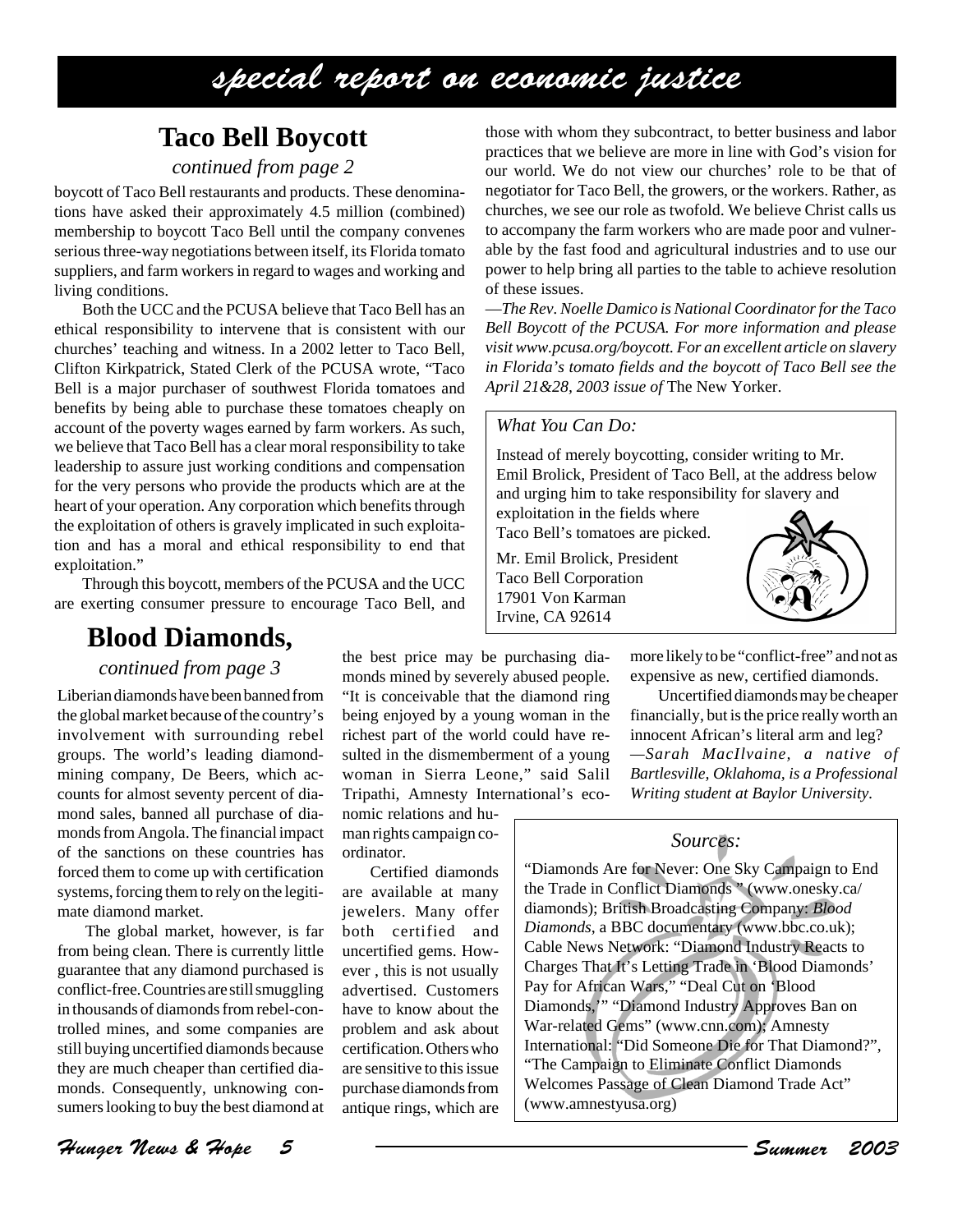## resources & opportunities

#### **Twentieth World Food Day Teleconference October 16, 2003 COOPERATION OR CALAMITY: AFRICA IN PERIL**

The 20th World Food Day teleconference will feature Urban Jonsson, UNICEF Regional Director for Eastern and Southern Africa. The program will be available worldwide in English with simultaneous French and Spanish interpretation. Single, reproducible copies of the teleconference Study/Action Packet, will be available in English in early summer and will be sent free of charge to registered sites in North America.

Continuing education credits for teleconference participation will be provided through Marywood University. The American Dietetic Association will offer CEUs for registered dietitians and dietetic technicians, and the American Association of Family and Consumer Sciences has once again approved Professional Development Units (PDUs) for its members. The program will be broadcast live from the studios of George Washington University in Washington DC, Thursday, October 16th, from noon to 3:00 p.m., Eastern Time. There are no restrictions on videotaping or rebroadcast.

For additional information, please contact Patricia Young, National Coordinator, U.S. National Committee for World Food Day, 2175 K Street NW, Washington DC 20437; Phone: 202-653-2404; Fax: 202-653-5760; www.worldfooddayusa.org.

**Interested in an internship in organic agriculture? Interested in work in developing countries? Check out this unique opportunity.**

The internship program at World Hunger Relief, Inc. provides:

- Education in methods of conserving and sharing resources for those with an abundance; and
- On-site training and assistance in sustainable development in specific locations around the world.

The internship involves one year of training and work on the WHRI farm north of Waco, Texas, followed by a three-month experience in Ferrier, Haiti. Room and board is provided, and there is no cost for the internship.

World Hunger Relief, Inc. is a Christian organization committed to the alleviation of hunger around the world. For more information, contact World Hunger Relief, Inc., P.O. Box 639, Elm Mott, TX 76640- 0639; WHRIdale@hot.rr.com, 254/799- 5611; or go to the WHRI web site at www.worldhungerrelief.org.



### *Tax Cut Proposal,*

continued from page 1

shameful looting of the federal treasury by the rich and powerful in America, compliments of their friends in Congress."

Even *Wall Street Journal* editors are concerned about the tax cut plan's effect on the poor, saying the bill includes huge loopholes that in fact mean the "superrich" could avoid paying taxes altogether.

The central issue here, however, is not that the poor will not receive much (if any) monetary benefit. The concern is that, because wealthy citizens will not be investing back into the government as much as last year, social services will have be drastically cut—even more than they have already. Currently 33.6 million people in the U.S.—including about 13 million children—are unsure whether they will have to be enough to eat at their next meal.

The tax cuts could take \$13 billion from the Food Stamp Program over 10 years, \$8 billion from Temporary Assistance for Needy Families (TANF), and \$6 billion from child nutrition programs. In addition, more than 12 million low- and moderate-income families with children—30 percent of all families—will receive no tax cuts from the Bush plan.

Anne Curtis of Network, a national Catholic social justice lobby, says, "in a nation where 14 million children go to bed hungry, where there's a critical lack of decent and affordable housing, where over 40 million lack health insurance; such a sizeable tax cut could squander an opportunity to meet these critical, unmet needs in our nation."

Supporters of the tax cuts, however, say that they are necessary to reduce the constantly increasing federal budget deficit. Nevertheless, institutions like the Brookings-Urban Tax Policy Center calculate that the tax proposal will actually account for two-thirds of the next decade's anticipated budget deficits.

*—Sarah MacIlvaine, a graduate of Baylor University in professional writing, is working this summer as an editor in London, England. Sources: BBC, Associated Baptist Press, Bread for the World.*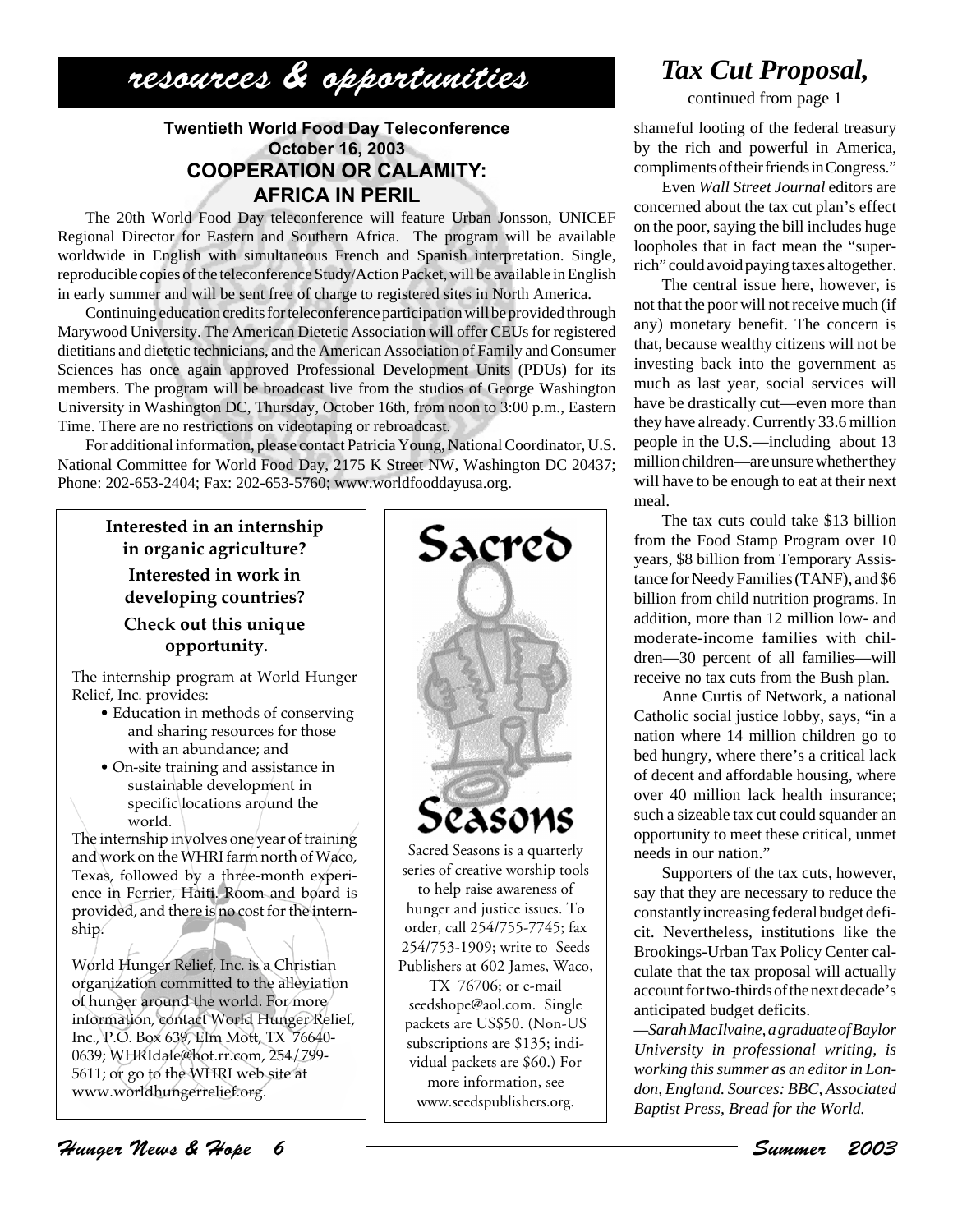## global hunger news



*War Against Disease, Hunger Continues for Iraqi Children*

BAGHDAD, IRAO-If health situation doesn't improve

soon, more children under five could die, say humanitarian agencies working in Iraq. Steve Weaver of Church World Service (CWS) reported in May a high incidence of diarrhea among children, overcrowding in hospitals and clinics, and a general lack of sources of protein. Jonathan Frerichs of Lutheran World Relief said that the Baghdad Central Child Hospital was receiving 2,000 patients a day and was forced to bury 100 people in their own garden.

To help meet rapidly growing needs for medical supplies, Church World Service and its partner agencies (local organizations) added \$75,000 to the ongoing "All Our Children" campaign, to which they had already pledged \$1 million before the war. The additional money is earmarked specifically for pediatric hospitals in Baghdad.

The campaign was established to respond to the longstanding health crisis among Iraq's children. (According to UN and other sources, between 500,000 to 1 million children have died in Iraq since 1991. The death rate of children under 5 is reported as 2.5 times greater than in 1990.) Two additional projects will benefit street children, orphans, and other institutionalized children, and those separated from their families by the war.

U.S. and aid officials agree that currently there is no "humanitarian crisis" in Iraq, "which means people are not on the verge of death," said Rick Augsburger of CWS. "But there is severe humanitarian need that, if not met quickly, could result in a higher mortality rate for children and others who are vulnerable."

*—from Church World Service*

Hunger News & Hope 7 Summer 2003

#### *Zimbabwe Banks Running Out of Money as Crisis Mounts*

HARARE, ZIMBABWE—Long queues of people waited outside banks and cash machines in late May in central Harare amid fears of more strikes and reports that banks were limiting cash withdrawals.

A three-day "stay-away" last month left banks and customers struggling for cash and the situation appears to have worsened, with state media reporting that the central bank no longer has the necessary foreign currency to print new notes.

Fuelling the anxiety, the state-owned *Herald* newspaper reported that cash shortages had resurfaced at "most banks in Harare." The paper said customers were only being allowed to withdraw a maximum of up to 20,000 Zimbabwe dollars (\$24,20 euros).

Zimbabweans are struggling under shortages of many basic goods, including foodstuffs and fuel, while inflation has now topped 269 percent. At press time, African Free Press reported rumors of more protest stay-aways, sponsored by the opposition Movement for Democratic Change (MDC).

Meanwhile, the Zimbabwe Congress of Trade Unions (ZCTU) have advised people to stock up on provisions and to keep money aside for a possible indefinite job stay-away. *—from African Free Press and the South Africa Mail & Guardian*

#### *Political Squall Stalls Bangladesh Development Projects*

DHAKA, BANGLADESH—In early March the government of Bangladesh blocked foreign funding to several nongovernmental organizations (NGOs) running poverty alleviation programs, while a 16-month probe into their political links continued. Projects impacting the lives of nearly six million poor people were put on hold. The targeted NGOs include PROSHIKA, International Voluntary Services, BNPS and Center for Development Services.

According to a senior government official, the NGO Affairs Bureau, functioning under the control of the Prime Minister's Office, had stalled funds totaling US\$ 61.70 million to five of the country's large NGOs accused of financing Bangladesh's leading opposition party. Much to the displeasure of the right-wing Bangladesh Nationalist Party government, the clutch of indicted NGOs had earlier supported a pro-democracy movement in the country.

A five-year program launched in 1999 by Bangladesh's second largest NGO, PROSHIKA, intended to benefit an estimated 700,000 rural children, remains only partly implemented after the government blocked funding. The mammoth educational project was to be implemented through 600 small NGOs under PROSHIKA's guidance.

Nearly 10,000 large and small NGOs in the under-developed nation are involved in poverty alleviation, women's empowerment, literacy, health services, and micro-credit programs among the rural and urban poor.

This spring the Intelligence Bureau and the Anti-Corruption Bureau had made no apparent headway into allegations of corruption and misuse of foreign funds. Concerned about the probe's tardy progress, representatives of donor agencies met the government twice to enquire about clearance of their funds. They were told that action would be taken only after the enquiry's conclusion.

As proof of the increasing politicization of the NGO sector, the government—led by Bangladesh Prime Minister Begum Khaleda Zia—motivated leaders of rival NGOs to form a pro-government NGO coalition. The Bangladesh government boasts a long tradition of policing NGO activities—during the regimes of General Hussein Muhammad Ershad (1982-1990) and Khaleda Zia (1991-1996.) In all previous incidents, the situation was resolved through donor intervention.

*—from a story by Saleem Samad, OneWorld South Asia*